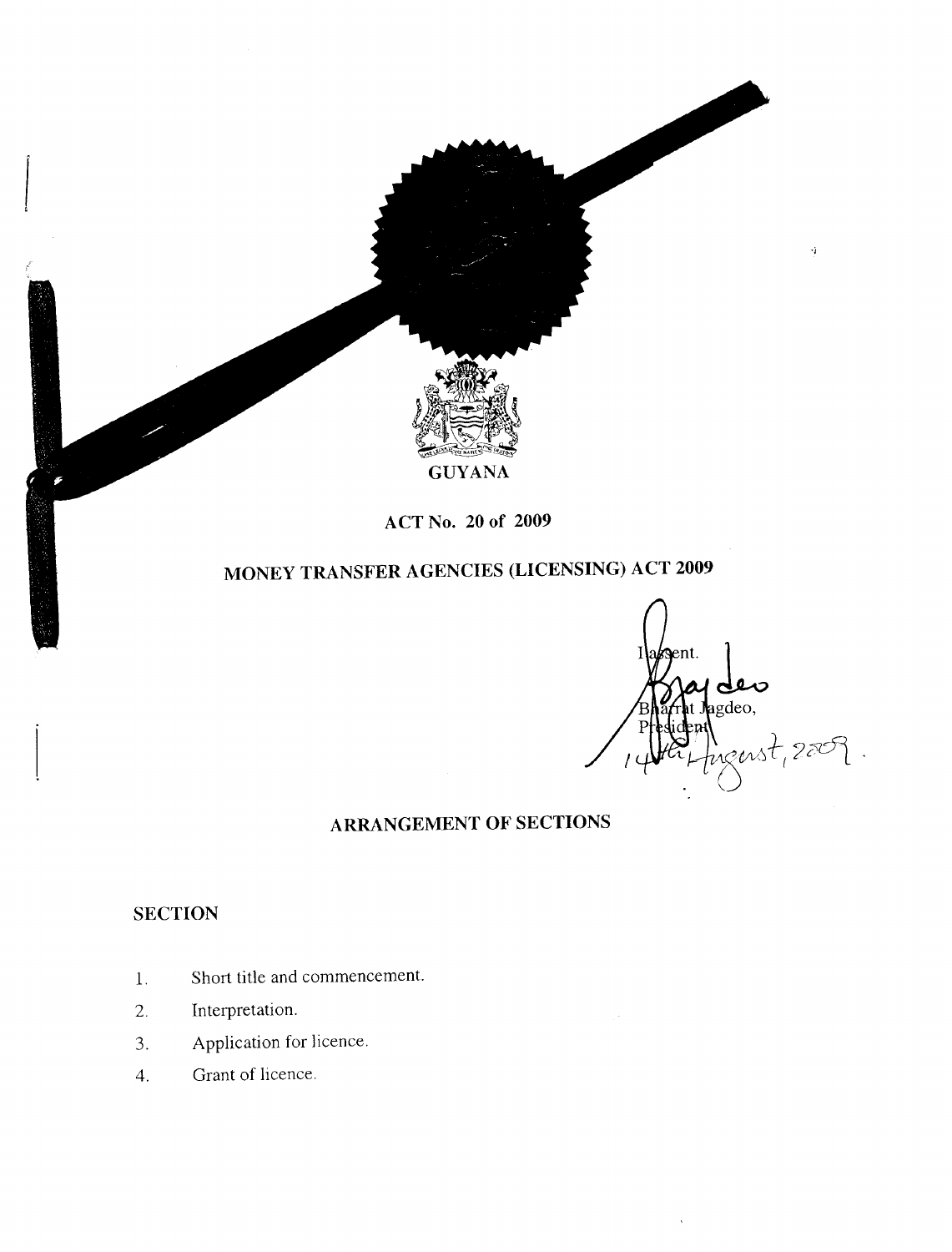$\mathbf{I}$ 

م

2

- 5. Terms of licence and renewal.
- 6. Premises where licensed agency to be carried on.
- 7. Money transfer agent.

 $\sim$ 

- 8. Requirements of money transfer agents.
- 9. Terms of certificate of registration and renewali- $\alpha$ .
- 10. Conditions of licence and certificate of registration.
- **11.** Suspension and revocation of licence or certificate of registration.
- 12. Right of licensee and money transfer agent to conduct money transfer.

## 13. Receipts.

- 14. Keeping of accounts and other records.
- 15. Returns.
- 16. Production and examination of books.
- 17. Penalties.
- 18. Power to make regulations.
- 19. Non-application of Act.

 $\sim$  per  $^{\prime}$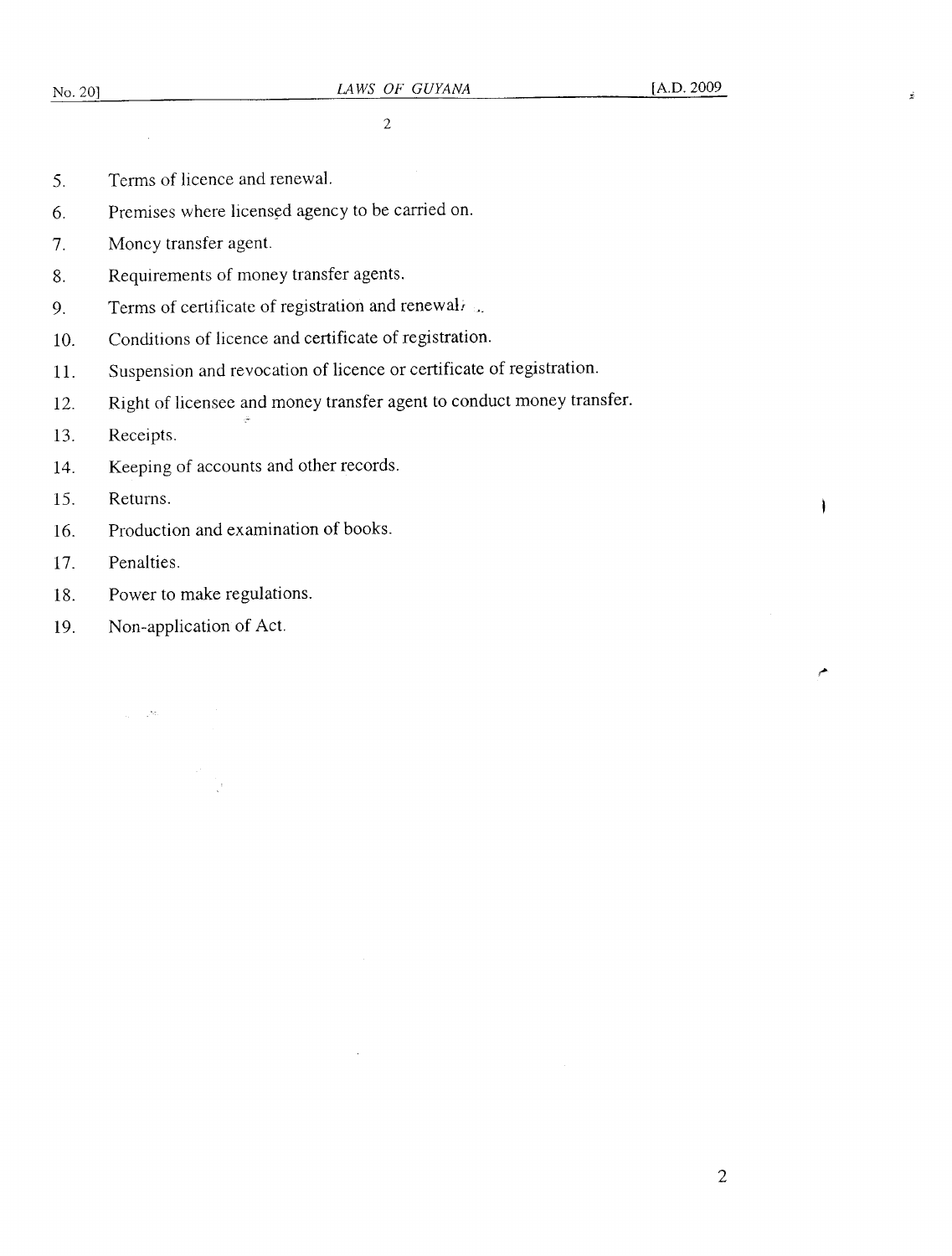AN ACT to provide for the licensing of persons carrying on the business of money transfer agencies; to make provision for the registering of money transfer agents and for connected purposes.

A.D. 2009 Enacted by the Parliament of Guyana:-

*Short title and commencement.* 1. This Act may be cited as the Money Transfer Agencies (Licensing) Act 2009 and shall come into operation on a date appointed by the Minister by order.

*Interpretation.* 2. In this Act -

*No. 19 of 1998.*

- (a) "Bank" means the Bank of Guyana established under the Bank of Guyana Act 1998;
- (b) "foreign currency" means any currency or claims to a currency other than Guyana dollars;
- (c) "licence" means a licence granted under this Act;
- (d) "licensed agency" means any agency where a licensee is authorised to carry on the business of money transfer;
- (e) "licensed premises" means the premises specified in a licence where the licensee carries on the licensed agency;
- (f) "licensee", unless the context requires otherwise, means the holder of a licence granted under this Act and which has not been suspended or revoked or the term of which has not expired;

 $\leq$ 

ź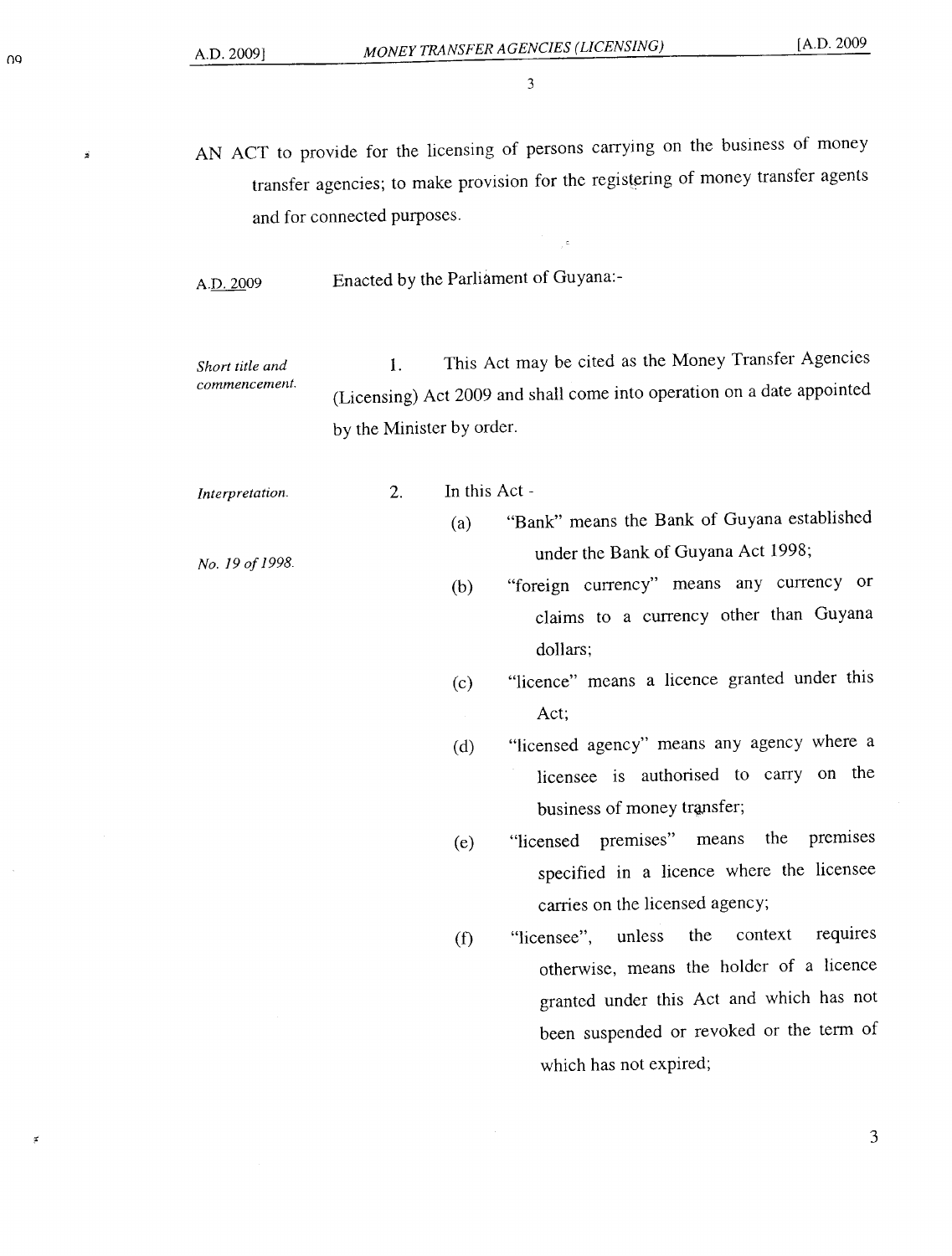(g) "money transfer" means the making of any payment by a person in the scheduled territory to or for the credit of a person outside the scheduled territory, or to a person in the scheduled territory by order or on behalf of a person outside the scheduled territory;

(h) "money transfer agent" means any person carrying on the business of money transfer on behalf of a licensee;

(i) "scheduled territory" means Guyana.

*Application for licence.* 3. (1) Subject to subsection (2), a person who is desirous of operating a licensed agency shall apply to the Bank in the prescribed form for a licence for that purpose.

*No.* 19 *of 1989.* (2) A licensee under the Dealers in Foreign Currency (Licensing) Act 1989 or any related party, holding company, subsidiary or other affiliate of such a licensee shall not be eligible for the grant of a licence under this Act.

> (3) An applicant for a licence shall submit the prescribed fee along with his application.

> (4) In the case of a person engaged in the business of money transfer prior to the commencement of this Act (the appointed date), that person shall within one month from the appointed date make an application to the Bank for a licence under this section, and shall cease carrying on the business of money transfer within three months from the appointed date unless the licence is granted by the Bank.

*No.* 19 *of 1989\_*

(5) In the case of a licensee under the Dealers In Foreign Currency (Licensing) Act 1989 or any related party, holding company, subsidiary or other affiliate of such a licensee who was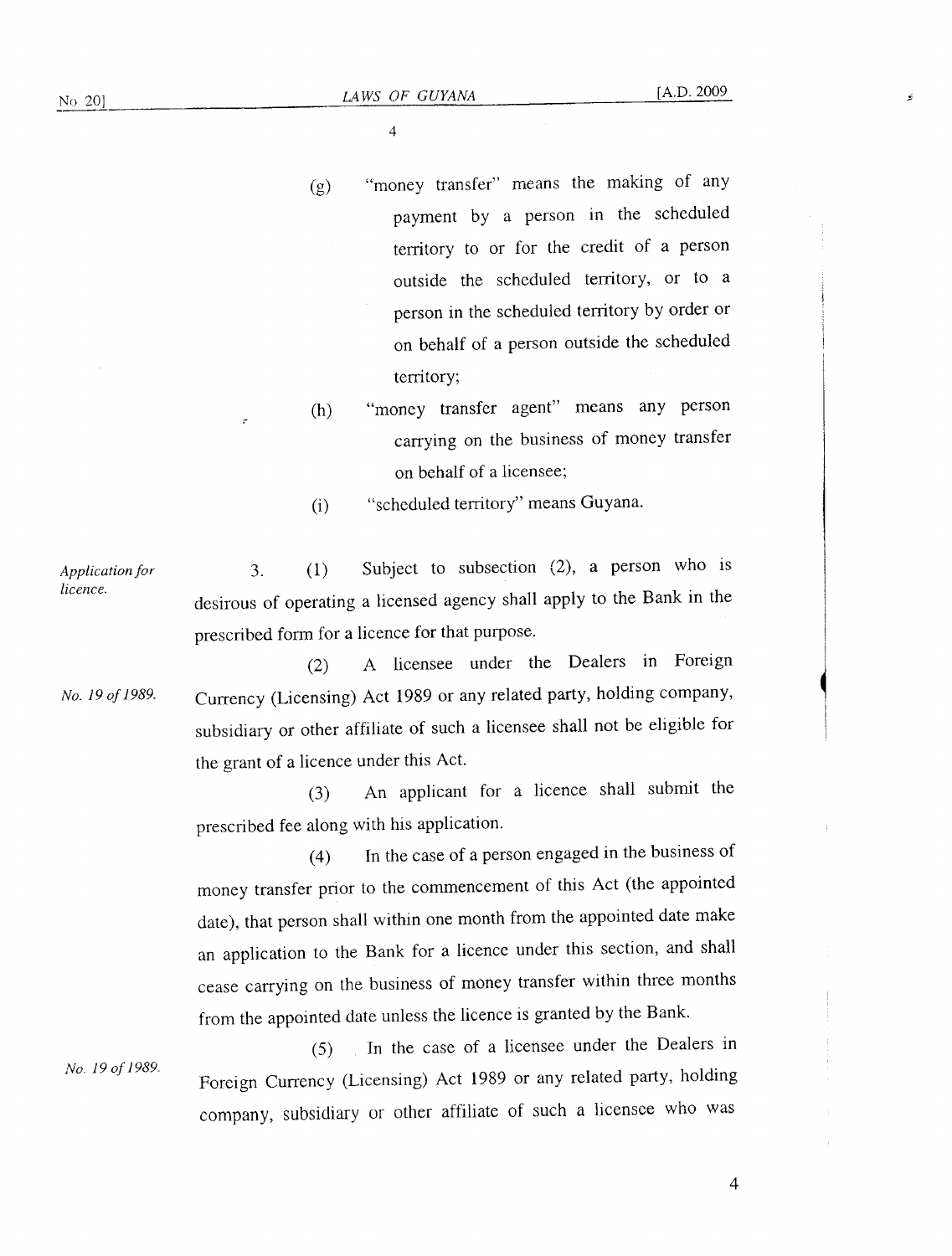engaged in the business of money transfer prior to the commencement of this Act (the appointed datc); that person shall within three months from the appointed date cease carrying on the business of money transfer.

 $(6)$  For the purposes of subsections  $(2)$  and  $(5)$ , "related party" means -

*No. 19 of 1989.*

- (a) any officer, official or director of the licensee under the Dealers in Foreign Currency (Licensing) Act 1989 (hereinafter in this subsection referred to as "the 1989 Act");
- (b) any person affiliated with an officer, official or director of the licensee under the 1989 Act;
- (c) any officer, official or director of the licensee under the 1989 Act who owns equity capital or otherwise has a beneficial interest of ten percent or more in the licensee's business;
- any employee of the licensee under the 1989 Act; (d)
- (e) any other person or class of persons specified by the Bank as related to the licensee under the 1989 Act.

4. (1) The Bank, after consultation with the Minister,

may, having regard to -

*Grant of licence.*

g

- (i) the experience in financial business of the applicant;
- (ii) the financial resources of the applicant;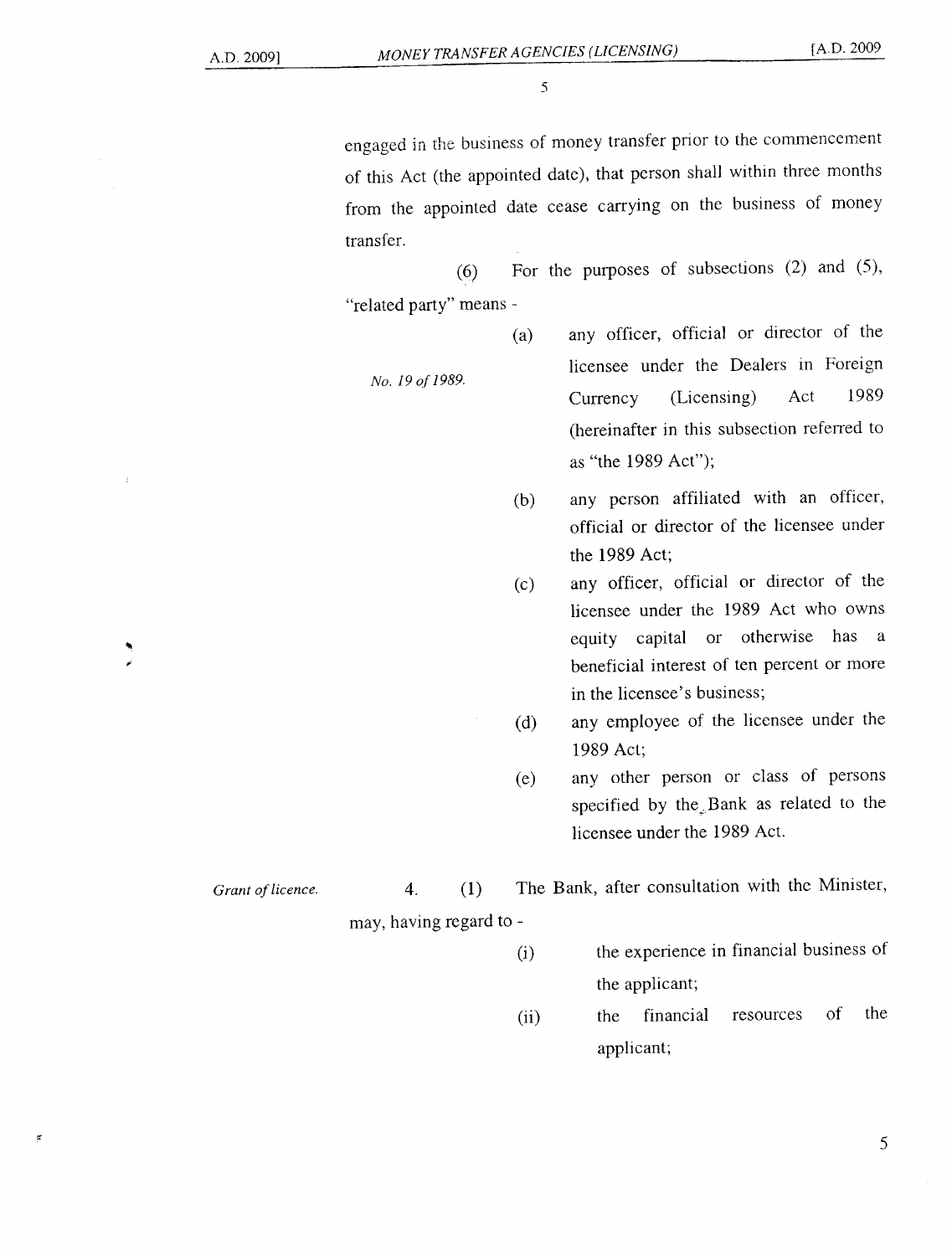| (iii) |                |  | the character and the antecedents of |  |
|-------|----------------|--|--------------------------------------|--|
|       | the applicant; |  |                                      |  |

- (iv) the soundness and feasibility of the applicant's business plan;
- $(v)$  whether the applicant has competence and experience for operating the business of money transfer;
- (vi) whether the applicant will operate the business of money transfer responsibly;
- (vii) the best interests of the financial system in the scheduled territory; and

(viii) the public interest,

grant or refuse to grant a licence.

.,.

(2) A licence shall be in the prescribed form and the applicant shall pay the prescribed fee for the grant of the licence.

(3) Where a licence is granted, the licensee shall display the licence at a conspicuous place at the licensed premises.

5. (1) A licence expires on the  $31<sup>st</sup>$  day of December of the year in which it is granted.

(2) Where a licensee wishes to renew a licence, he shall, not later than the  $15<sup>th</sup>$  day of January in every year, make an application in the prescribed form accompanied by the prescribed fee to the Bank to renew the licence:

Provided that the Bank may, after giving the licensee a reasonable opportunity of being heard, and after consultation with the Minister, refuse the renewal of a licence where a licensee has contravened any provision of this Act or any conditions of the licence or where the Bank considers it to be in the public interest.

*Terms of licence and renewal.*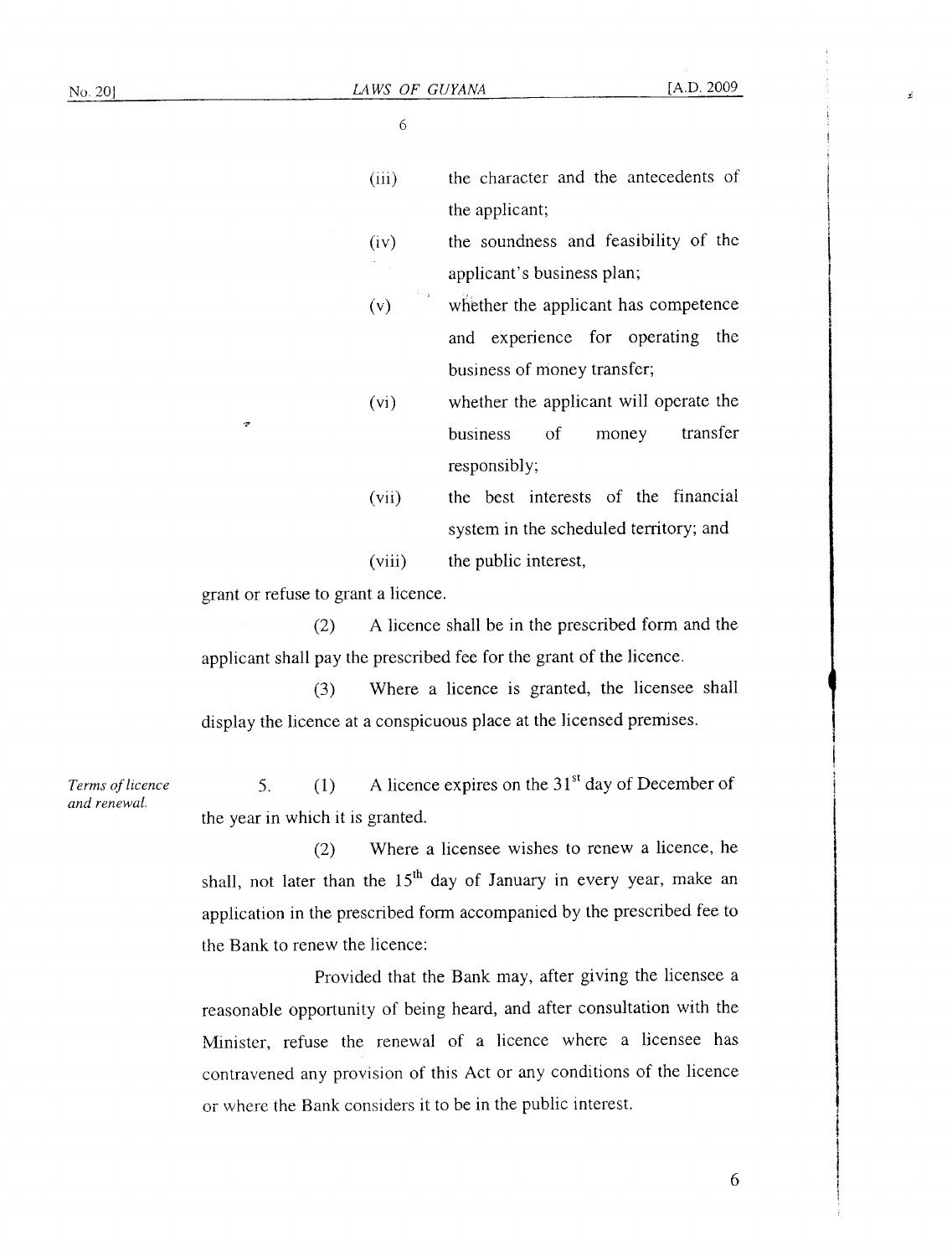*Premises where licensed agency to be carried on.*

 $\mathcal{G}$ 

7

6. (1) A licence shalJ specify the premises where the licensed agency may be carried on and, subject to subsection (2), the licensed agency shall not be carried on in any other premises.

(2) Where a licensee is desirous of moving the licensed agency to premises other than the premises specified in the licence he shall make an application in the prescribed form and submit the prescribed fee; and where the Bank grants the application, the licence shall be amended accordingly.

*Money transfer agent.* 7. A licensee may appoint a person by agreement in writing as its money transfer agent with the authority to provide money transfer services on behalf of the licensed agency.

*Requirements of money transfer agents,* 8. (1) No person shall act as a money transfer agent unless that person has first registered with the Bank.

> (2) Every person who wishes to be registered as a money transfer agent shall -

> > (a) make an application in the prescribed form and submit the prescribed fee; and

(b) supply the Bank with the following -

- (i) the name of the applicant;
- (ii) the address of the premises from which the money transfer agent will operate;
- (iii) a copy of the written agreement between the licensee and the proposed money transfer agent; and
- (iv) such other information and documents that the Bank may reqUIre.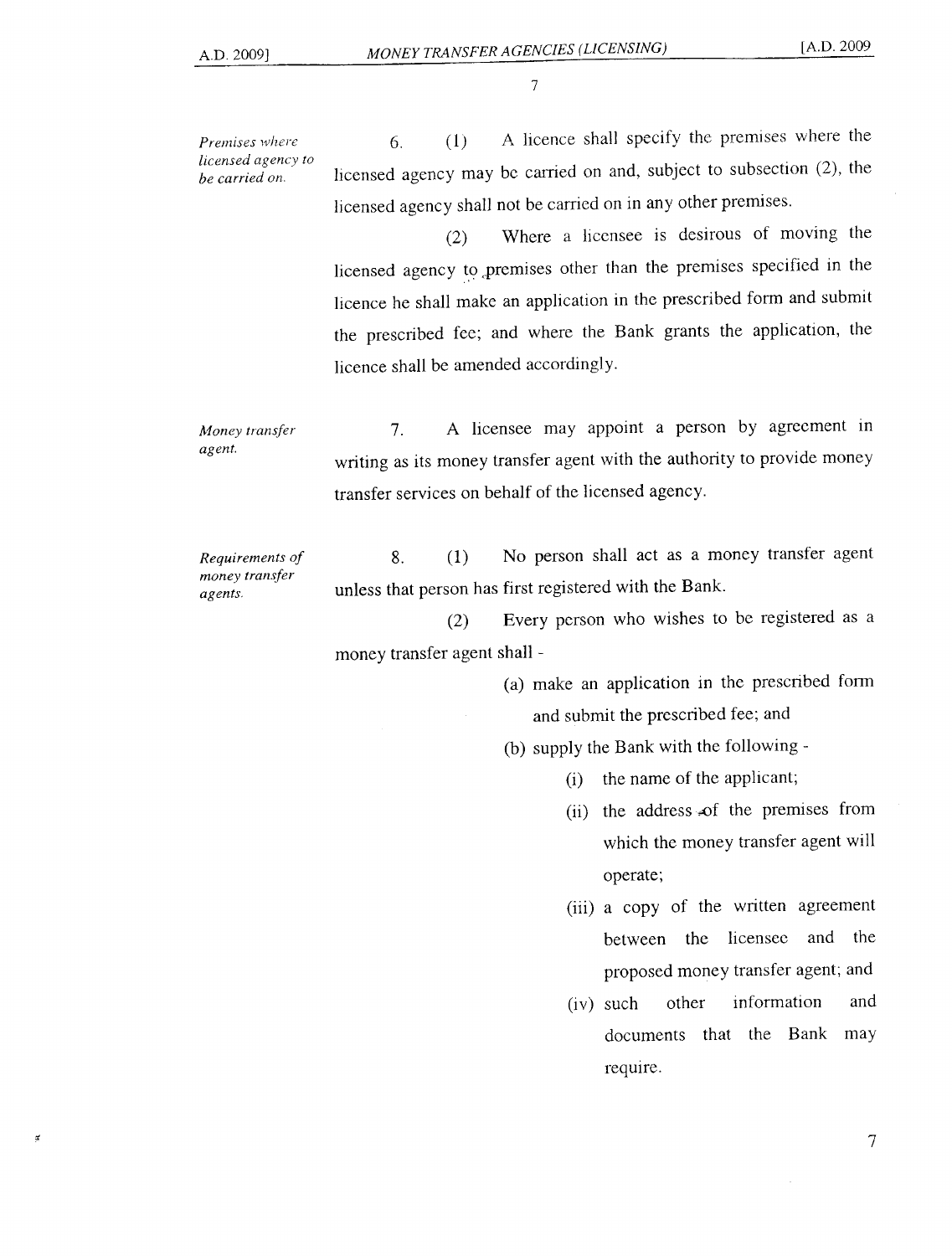$(3)$ The Bank may grant a certificate of registration subject to such terms and conditions, if any, as the Bank considers necessary.

(4) ~The Bank shall in determining whether to register any money transfer agent, take into account -

- (a) whether the proposed money transfer agent is a fit and proper person to provide money transfer services;
- (b) whether the proposed money transfer agent has entered into a suitable written agreement to provide money transfer services on behalf of the licensed agency;
- (c) the professional reputation and experience of the proposed money transfer agent;
- (d) the best interests of the financial system in the scheduled territory; and
- (e) the public interest.

(5) A certificate of registration shall be in the prescribed fonn and the applicant shall pay the prescribed fee for the grant of the certificate of registration.

(6) Where a certificate of registration is granted, the registered person shall display the certificate of registration at a conspicuous place at the premises from which the money transfer agent will operate.

9. (1) A certificate of registration expires on the  $31<sup>st</sup>$ day of December of the year in which it is granted.

(2) Where a person wishes to renew a certificate of registration, he shall, not later that the  $15<sup>th</sup>$  day of January in every year, make an application in the prescribed form accompanied by the

*Terms of certificate of registration and renewal.*

 $\mathbf{g}$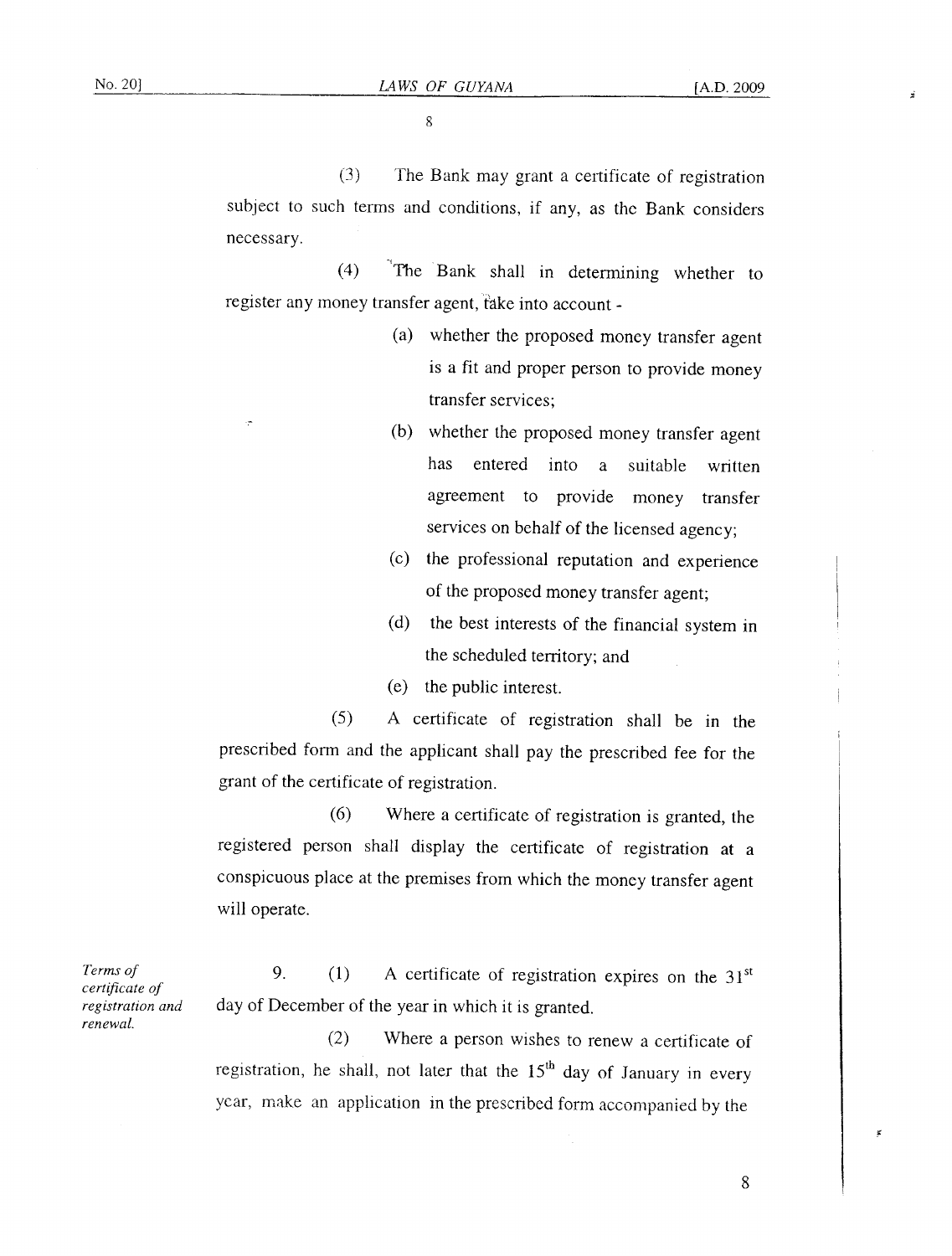*Conditions of licence and certificate of registration.*

9

prescribed fee and a written endorsement of the licensee to the Bank to renew the certificate of registration:

Provided that the Bank may, after giving the applicant a reasonable opportunity of being heard, refuse the renewal of a certificate of registration where the registered person has contravened any provision of this Act or any conditions of the certificate of registration or where the Bank considers it to be in the public interest.

10. (1) Every licensed agency and money transfer agent shall be subject to the provisions of this Act and the conditions as may, from time to time, be prescribed by regulations or specified in the licence or certificate of registration.

(2) The conditions of a licence or certificate of registration referred to in subsection (1) may include -

- (a) a condition as to the furnishing of surety by the licensee or money transfer agent;
- (b) the amount of surety and conditions under which the surety may be forfeited; and
- (c) the power of the Bank to vary the amount of surety from time to time.
- (3) Every licensed agency and money transfer agent

shall comply with the Anti-Money Laundering and Countering the Financing of Terrorism Act 2009.

*No.* 13 *of 2009.*

 $\mathbf{I}$ 

 $\mathfrak s$ 

*Suspension and revocation of licence or certificate of registration.*

- 11. (1) The Bank may suspend or revoke a licence or certificate of registration where the licensee or money transfer agent -
	- (a) has ceased to carry on the business of money transfer for a period of six months;
	- (b) has been convicted of a felony or of any offence involving fraud, dishonesty or breach of trust;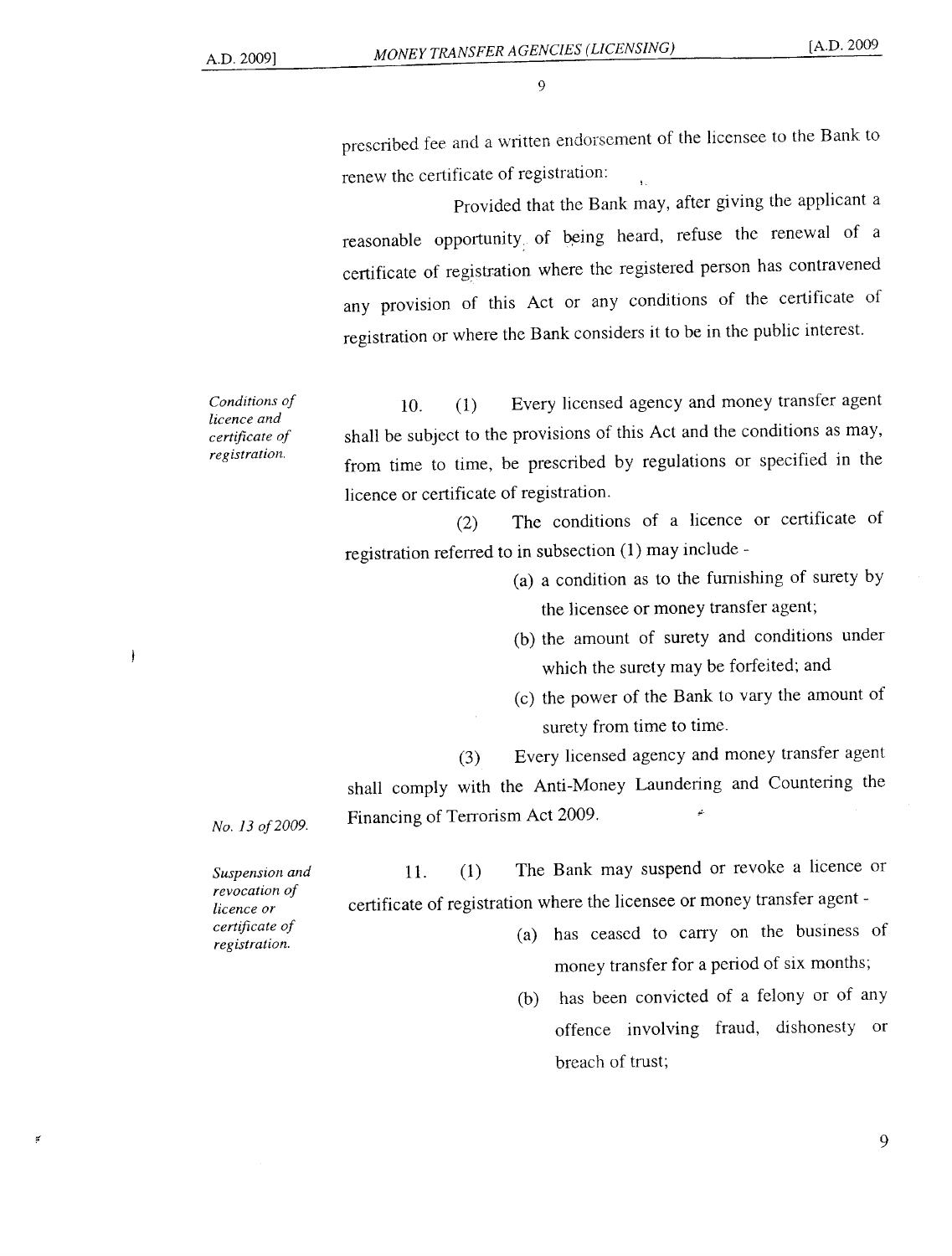- (c) IS a discharged or an undischarged bankrupt;
- (d) has presented misleading information to  $^{\prime}$   $\in$ obtain the licence or certificate of registration;

(e) has contravened or failed to comply with the provisions of the Anti-Money Laundering and Countering the Financing of Terrorism Act 2009; or

> (f) has contravened or failed to comply with any provision of this Act or any of the conditions subject to which the licence or certificate of registration was granted or where the Bank considers it to be in the public interest.

(2) The Bank shall not suspend or revoke a licence or certificate of registration unless the licensee or money transfer agent has been given a reasonable opportunity to make representation.

(3) The Bank may suspend a licence or certificate of registration pending any investigation into a complaint of any act or omission that threatens or can affect the integrity, stability or soundness of the financial system.

(4) Where the Bank suspends or revokes a licence or certificate of registration, it may give directions as regards the settlement of outstanding transactions.

(5) Any action taken by the Bank under this section, in relation to suspension or revocation of a licence or certificate of registration, shall only be taken after consultation with the Minister.

*Right of licensee and money transfer agent to conduct money transfer.* 12. (1) Subject to the provisions of this Act and the conditions of the licence or certificate of registration, a licensee or money transfer agent shall be entitled to carryon the business of money transfer.

*No.* 13 *0(2009.*

بر

 $\leq$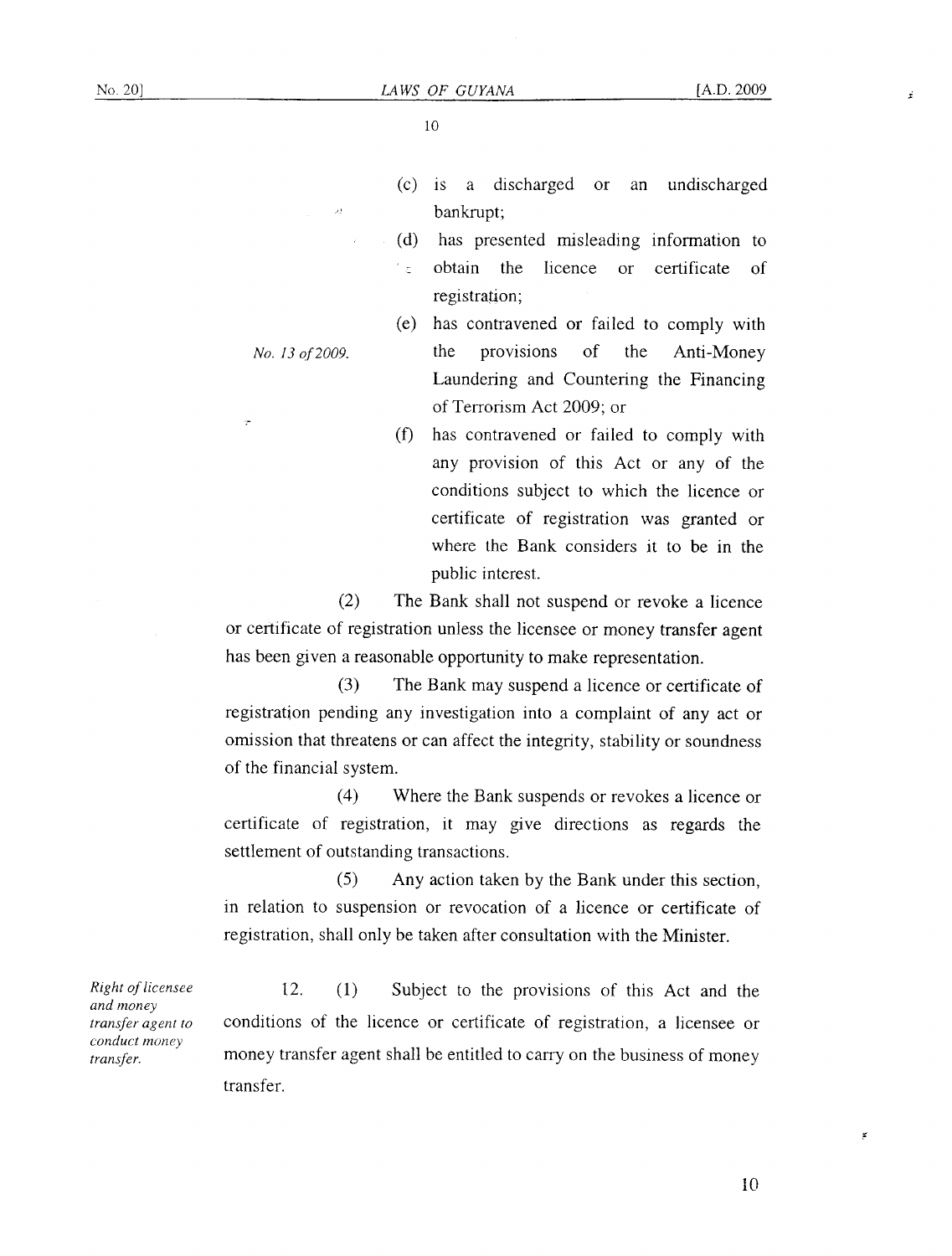(2) Subject to regulations made under this Act, where payments to local recipients of money transferred are effected in Guyana dollars, the licensee or money transfer agent shall display, at a prominent place on the licensed premises or premises from which the money transfer agenf operates, the implicit conversion rates applied and any applicable charges in Guyana dollars.

(3) Subject to regulations made under this Act, where payments to a licensee or money transfer agent for money to be transferred from the scheduled territory are effected in Guyana dollars, the licensee or money transfer agent shall display, at a prominent place on the licensed premises or premises from which the money transfer agent operates, the implicit conversion rates and any applicable charges in Guyana dollars.

*No.* 19 *of 1998.* (4) Subject to and in accordance with section 20 of the Bank of Guyana Act 1998, where payments to a licensee or money transfer agent for money to be transferred from the scheduled territory are effected in foreign currency, the licensee or money transfer agent shall display, at a prominent place on the licensed premises or premises from which the money transfer agent operates, any applicable charges in Guyana dollars.

*No.* 19 *of 1998* (5) Subject to and in accordance with section 20 of the Bank of Guyana Act 1998, where payments to local recipients of money transferred are effected in foreign currency, the licensee or ~. money transfer agent shall display, at a prominent place on the licensed premises or premises from which the money transfer agent operates, any applicable charges in Guyana dollars.

> (6) A licensee or money transfer agent shall not carryon the business of lending or borrowing, or accepting deposits of, any foreign or local currency, except as implicit in the transfer arrangement and an obligation under this section shall be available for liquidation in no longer than one business day.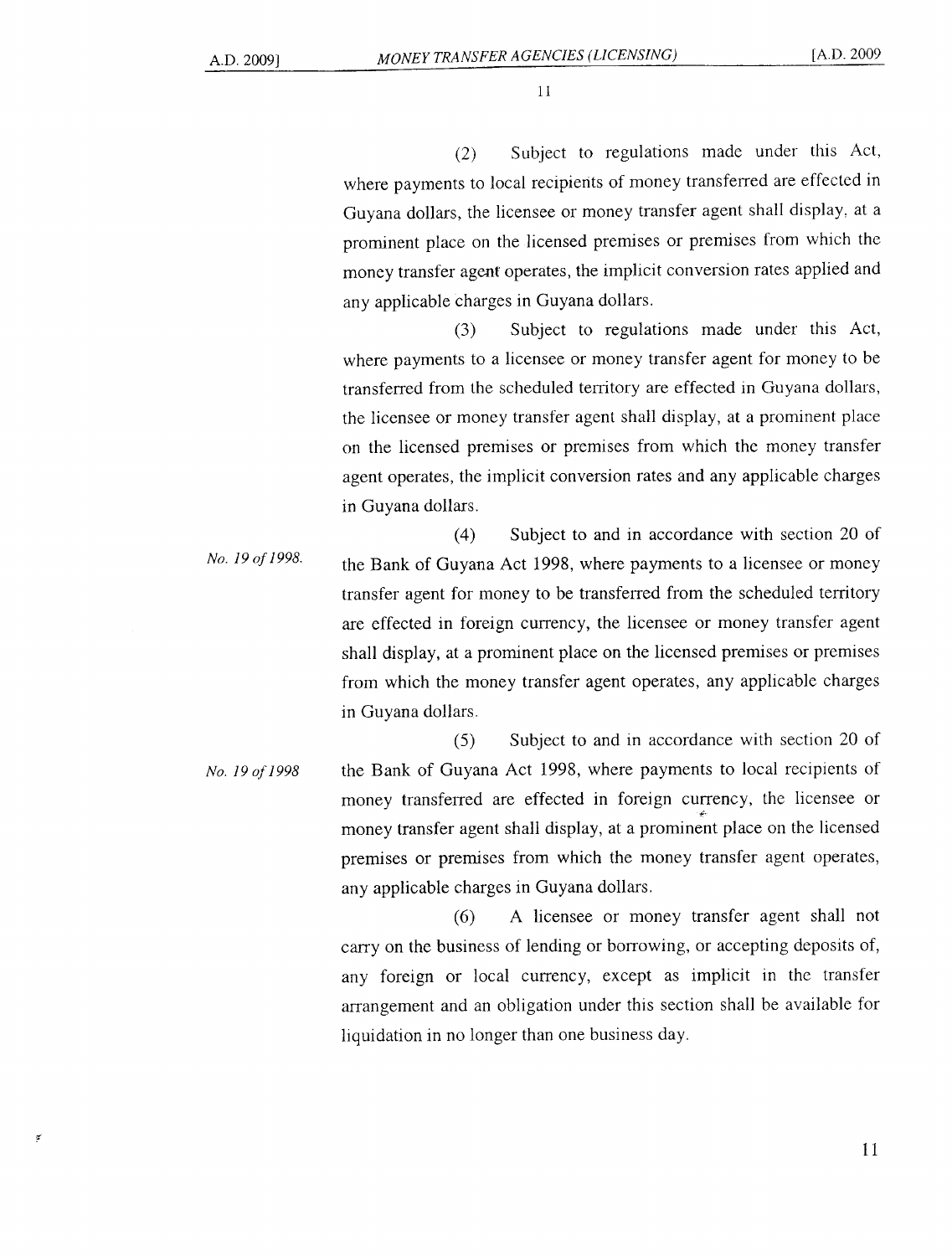*Receipt.;.* 13. A licensee and a money transfer agent shall give to any person sending or receiving money a receipt and keep a duplicate of the receipt. . l

*Keeping of accounts and other records.*

14. Every licensee and money transfer agent shall maintain a proper account in which shall be recorded any particulars prescribed by the Bank by regulations, notices or guidelines for a period of five years after the termination of the business transaction so recorded.

*Returns.* 15. Every licensee and money transfer agent shall deliver to the Bank, within such period as may be specified and in such form as the Bank may from time to time specify, any of the particulars prescribed by the Bank under section 14.

*Production and examination of books.* 16. Any person authorised by the Bank may enter a licensed premises or premises from which a money transfer agent operates at all reasonable times and -

- (a) request the licensee, money transfer agent or any of the directors, managers, officers or employees to produce any accounts, books, records, documents, electronic data and any other relevant information -
	- (i) relating to the licensed agency or the money transfer agent's business of money transfer that are found therein or that are in the possession or control of any director, manager, officer or employee; or
	- (ii) likely to contain, in the opinion of the person, evidence of the contravention of any provision of this Act, the Anti-Money Laundering and Countering the Financing of

*No.* 13 *of2009.*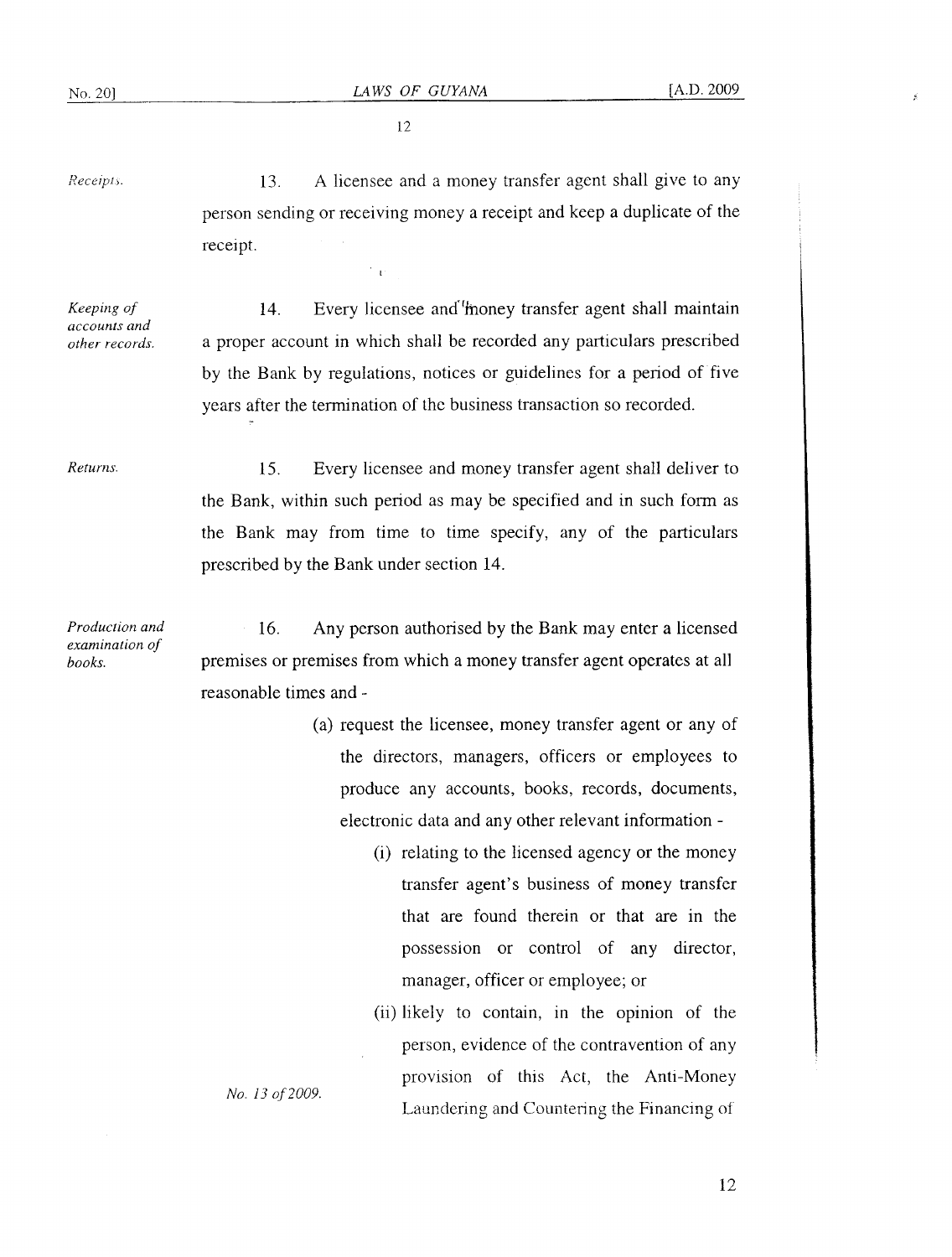*Penalties.*

 $\leq$ 

13

Tenorism Act 2009 or any condition of the licence or the certificate of registration granted to the licensee or money transfer agent;

- (b) question
	- (i) the licensee, the money transfer agent or any of the directors, managers, officers or employees; or
	- (ii) any other person found on the licensed premises or the premises from which the money transfer agent operates.

17. (1) A licensee, money transfer agent or any of their directors, managers, officers or employees who -

- (a) fails or refuses to comply with section 16; or
- (b) obstructs any person authorised by the Bank from carrying out his function under section 16,

commits an offence and is liable on summary conviction to a fine of two hundred and fifty thousand dollars and to imprisonment for six months.

(2) Any person who contravenes any provision of this Act, any regulation, notice, guideline, or any condition of a licence or certificate of registration, for which no penalty has been specified in any other provision of this Act commits an offence and is liable on summary conviction to a fine of five hundred thousand dollars and to imprisonment for one year.

*Power to make regulations.* 18. (1) The Bank may make regulations and issue notices or guidelines for carrying out the purposes of this Act.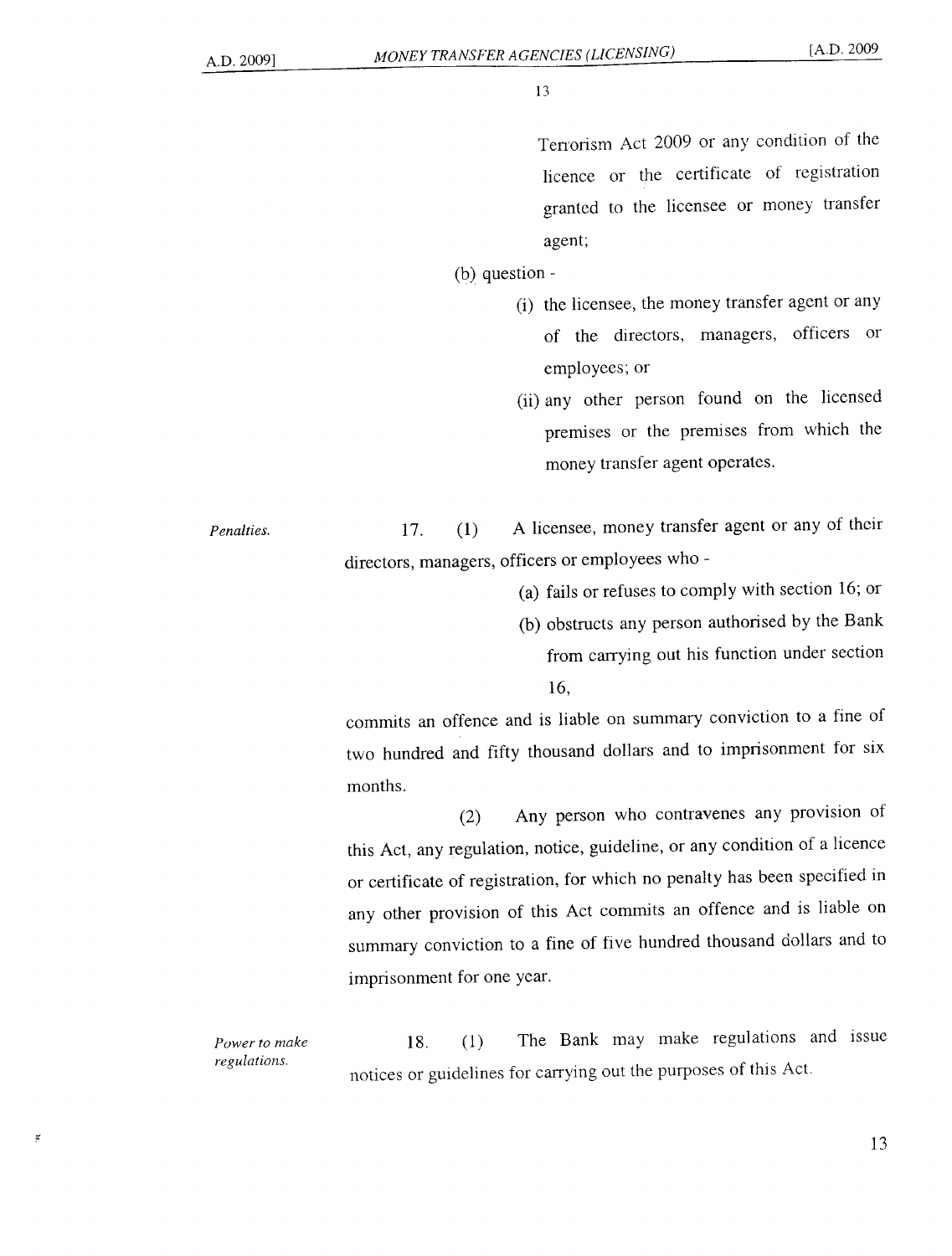(2) Without prejudice to the generality of the provisions of subsection (1), the regulations, notices and guidelines may in particular, provide for all or any of the following matters -

- (a) the form of an application for a licence and of a licence;
- (b) the fees payable along with the application for a licence and for the grant of a licence;
- (c) the form of an application for renewal of a licence and the fee payable for the renewal;
- (d) the form of an application for change of a licensed premises and the fee payable for the change;
- (e) the form of an application for registration and of a certificate of registration;
- (f) the fees payable along with the application for registration and for the grant of the certificate of registration;
- (g) the particulars that an account and other records to be kept by licensee and money transfer agent shall contain;
- (h) the display of exchange rates and applicable charges;
- (i) financial penalties for breach of regulations, notices or guidelines;
- (j) any other matter that is required to be or may be prescribed by or under this Act.

*Non-application of Act, No,* 1 *of 1995,* 19. This Act does not apply to a licensed depository financial institution under the Financial Institutions Act 1995.

÷